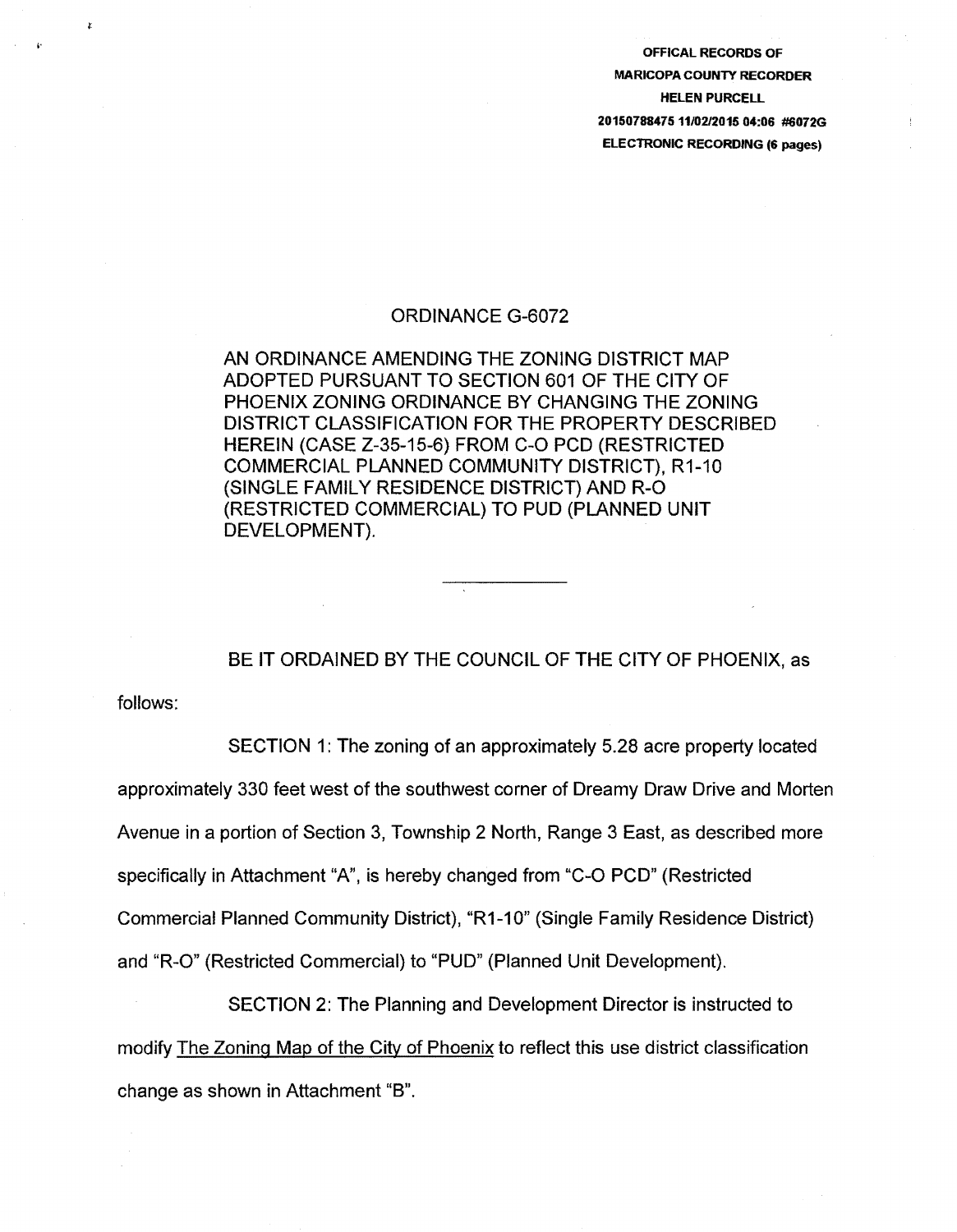SECTION 3: The specific nature of the subject property and of the

rezoning request is more particularly described in case file Z-35-15-6, on file with the

Planning and Development Department. Due to the site's specific physical conditions

and the use district applied for by the applicant, this rezoning is subject to compliance

with the PUD narrative and the following stipulations, violation of which shall be treated

in the same manner as a violation of the City of Phoenix Zoning Ordinance:

 $\lambda$ 

- 1. An updated Development Narrative for the Pointe 16 PUD reflecting the changes approved through this request shall be submitted to the Planning and Development Department within 30 days of City Council approval of this request. The updated Development Narrative shall be consistent with the Development Narrative date stamped July 27, 2015 with the modifications as follows:
	- a. Page 9: Development Standards: Building Height: Modify building height to read as follows: Maximum building height shall be 34-Feet to top of roof, except for mechanical equipment and housing for the staircase, which may extend to a maximum of 40-Feet.
	- b. Page 8: List of Uses: Add following sentence at end of paragraph: Rooftop amenities shall not be allowed as an option for lots 47, 60, 61 and 70.
- 2. The property owner shall install 3-inch caliper evergreen, canopy type trees planted 20-feet on center along the western property line south of Orangewood Avenue as approved by the Planning and Development Department.
- 3. Lot orientation shall be in specific conformance with Exhibit F of the Development Narrative date stamped July 27, 2015, as approved by the Planning and Development Department.
- 4. The property owner shall construct and maintain a private pathway in specific Conformance with Exhibit F of the Development Narrative date stamped July 27, 2015, as approved by the Planning and Development Department.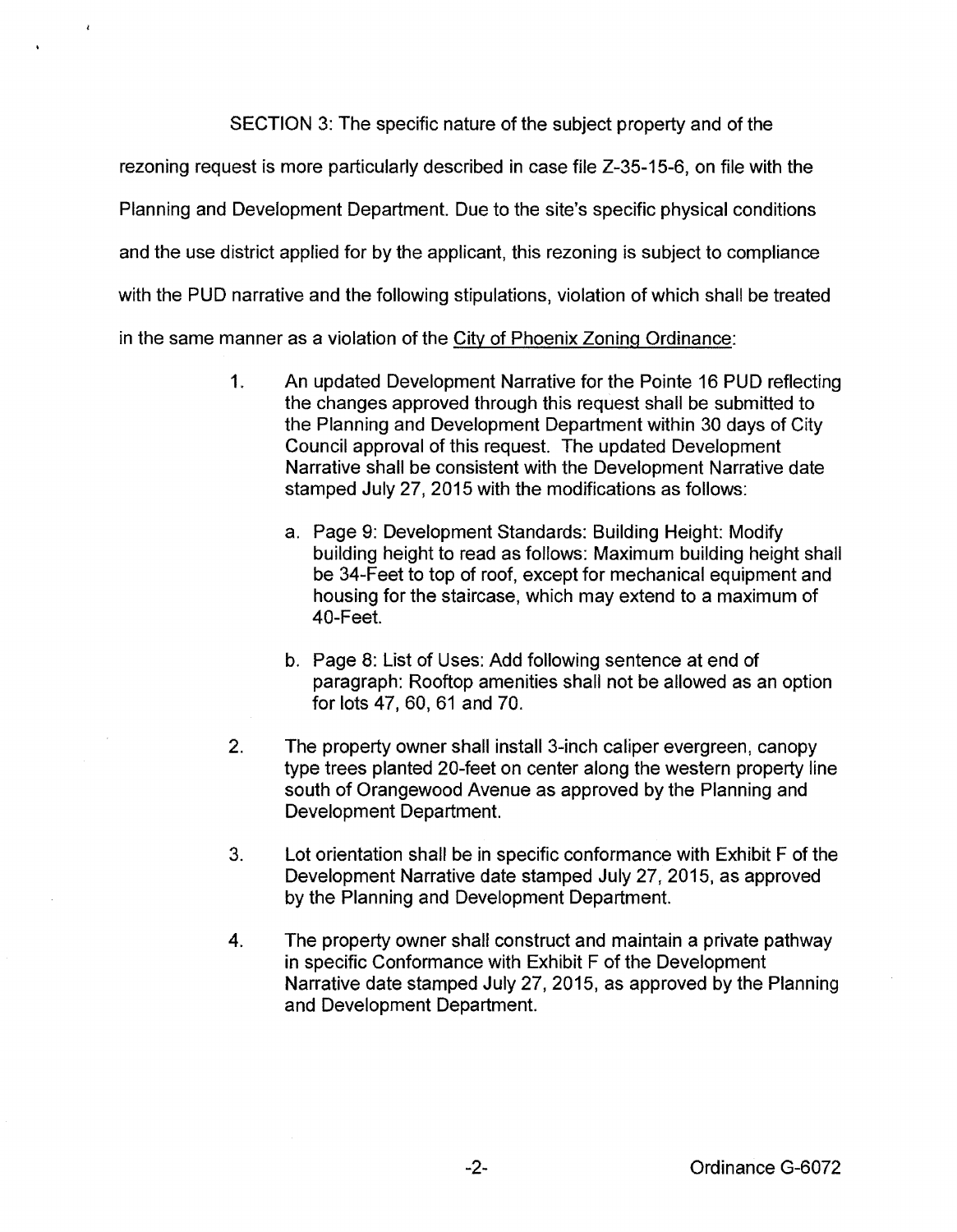SECTION 4: If any section, subsection, sentence, clause, phrase or portion of this ordinance is for any reason held to be invalid or unconstitutional by the decision of any court of competent jurisdiction, such decision shall not affect the validity of the remaining portions hereof.

PASSED by the Council of the City of Phoenix this 28th day of October,

2015.



**MAYOR** 

ATTEST:

**City Clerk** AS TO FORM: dbvos Acting City Attorney pm \

REVIEWED BY: **City Manager** 

PL:tml:1206410v1. (M#42) (Item #52) - 10/28/15

Attachments: A- Legal Description (2 Pages) B- Ordinance Location Map (1 Page)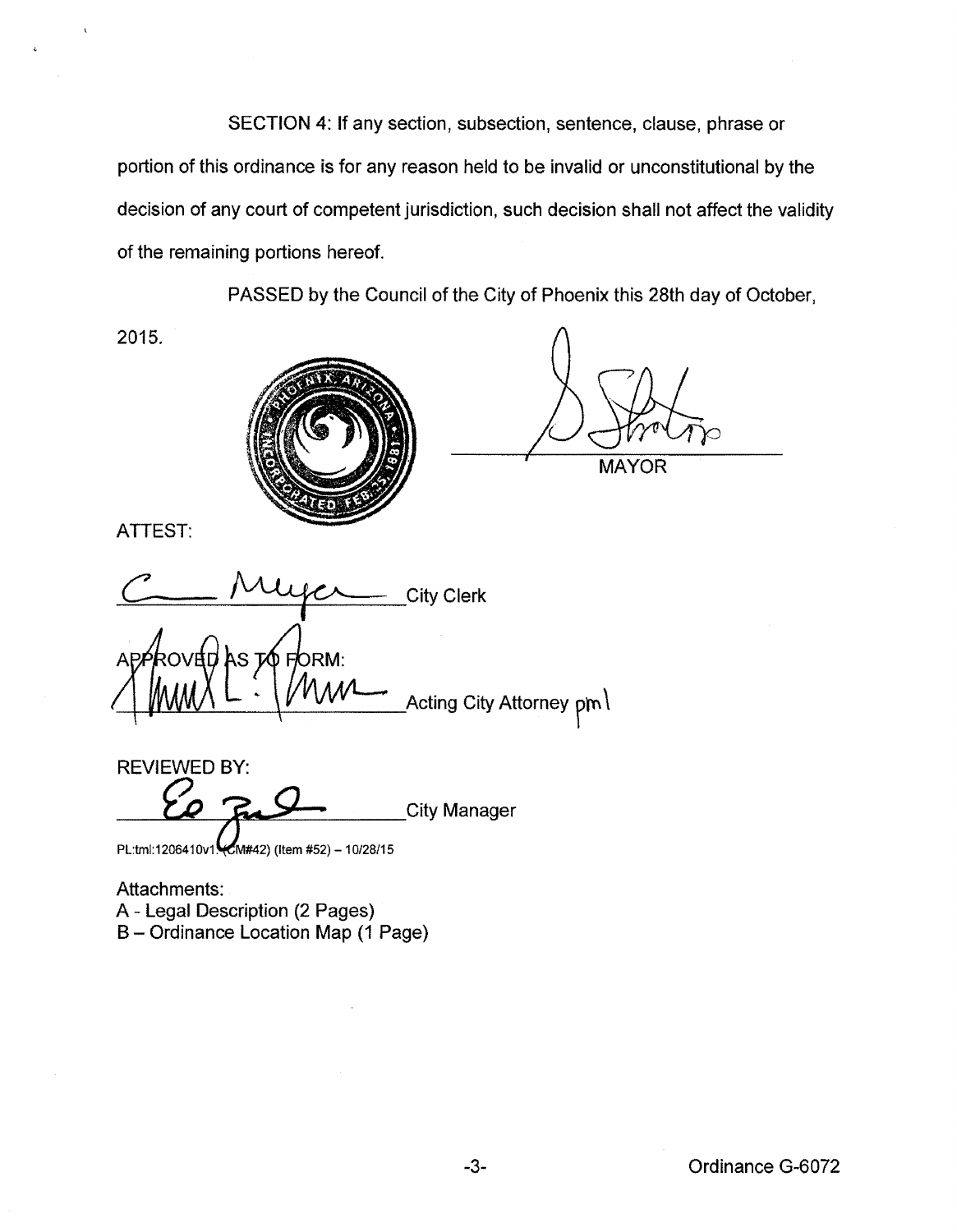## ATTACHMENT A

## LEGAL DESCRIPTION FOR Z-35-15-6

A portion of the west half of Section 3, Township 2 North, Range 3 east of the Gila and Salt River Base and Meridian, Meridian, Maricopa County, Arizona, more particularly described as follows;

Commencing at the West quarter corner of said Section 3, being marked by a City of Phoenix Braff cap in hand hold from which a City of Phoenix Braff cap in hand hole marking the East quarter corner of said Section 3, bears South 87 degrees 53 minutes 4 second East a distance of 5267.38 feet (Basis of Bearings);

Thence along the South line of the Northwest quarter of said Section 3, South 87 degrees 53 minutes 45 seconds East a distance of 556.07 feet to the Point of Beginning;

Thence North 00 degrees 08 minutes 49 seconds East a distance of 181.29 feet;

Thence South 87 degrees 50 minutes 24 seconds East a distance of 82.03 feet;

Thence North 41 degrees 30 minutes 42 seconds East a distance of 246.07 feet to a point on the Southerly right of way line of E. Morten Avenue;

Thence North 50 degrees 00 minutes 01 seconds East a distance of 35.00 feet to a point on the center line of E. Morten Avenue;

Thence South 39 degrees 59 minutes 59 seconds East a distance of 41.42 feet to the beginning of a non-tangent curve whose center bears North 49 degrees 58 minutes 55 seconds East a distance of 800.00 feet;

Thence along the arc of said curve through a central angle of 24 degrees 06 minutes 41 seconds and an arc length of 336.66 feet;

Thence South 25 degrees 52 minutes 14 seconds West a distance of 35.00 feet to a point on said Southerly right of way line of E. Morten Avenue;

Thence South 40 degrees 08 minutes 38 seconds West a distance of 173.14 feet to a point on said North line of the Northwest quarter of Section 3;

Thence along the North line, North 87 degrees 53 minutes 45 seconds west a distance of 34.82 feet to the Southwest corner of East half of the Southeast quarter of the Southwest Quarter of the Northwest quart of said Section 3;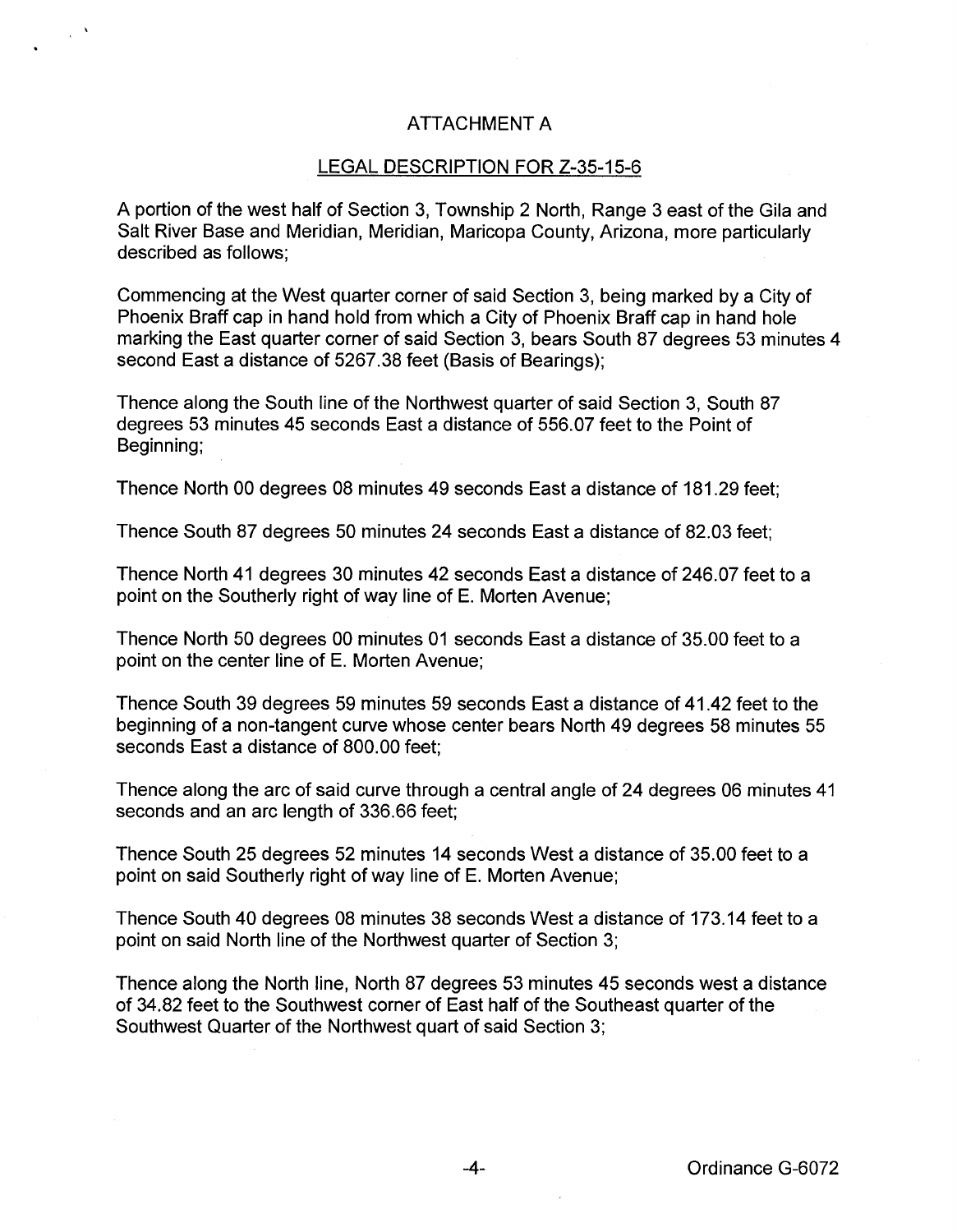Thence along the East line of the West half of the Northeast quarter of the Northwest quarter of the Southwest quarter of said Section 3, South 01 degrees 41 minutes 22 seconds West a distance of 38.52 feet;

Thence South 44 degrees 09 minutes 44 seconds West a distance of 24.63 feet to the beginning of a tangent curve whose center bears South 45 degrees 50 minutes 16 seconds East a distance of 340.92 feet;

Thence along the arc of said curve through a central angle of 19 degrees 57 minutes 47 seconds and an arc length of 118.78 feet;

Thence South 24 degrees 10 minutes 43 seconds West a distance of 136.30 feet to the beginning of a tangent curve whose center bears North 65 degrees 49 minutes 17 seconds West a distance of 152.63 feet;

Thence along the arc of said curve through a central angle of 29 degrees 22 minutes 14 seconds and an arc length of 78.24 feet;

Thence South 53 degrees 33 minutes 05 seconds West a distance of 28.78 feet to the beginning of a tangent curve whose center bears South 36 degrees 26 minutes 55 seconds East a distance of 353.89 feet;

Thence along the arc of said curve through a central angle of 12 degrees 53 minutes 52 seconds and an arc length of 79.66 feet;

Thence South 40 degrees 39 minutes 13 seconds West a distance of 97.44 feet to a point on the West line of the West half of the Northeast quarter of the Northwest quarter of the Southwest quarter of said Section 3;

Thence along said West line, North 01 degrees 56 minutes 35 seconds East a distance of 48.30 feet to a point on said North line of the Northwest quarter of Section 3;

Thence along said North line, North 87 degrees 53 minutes 45 seconds West a distance of 82.83 feet to the Point of Beginning.